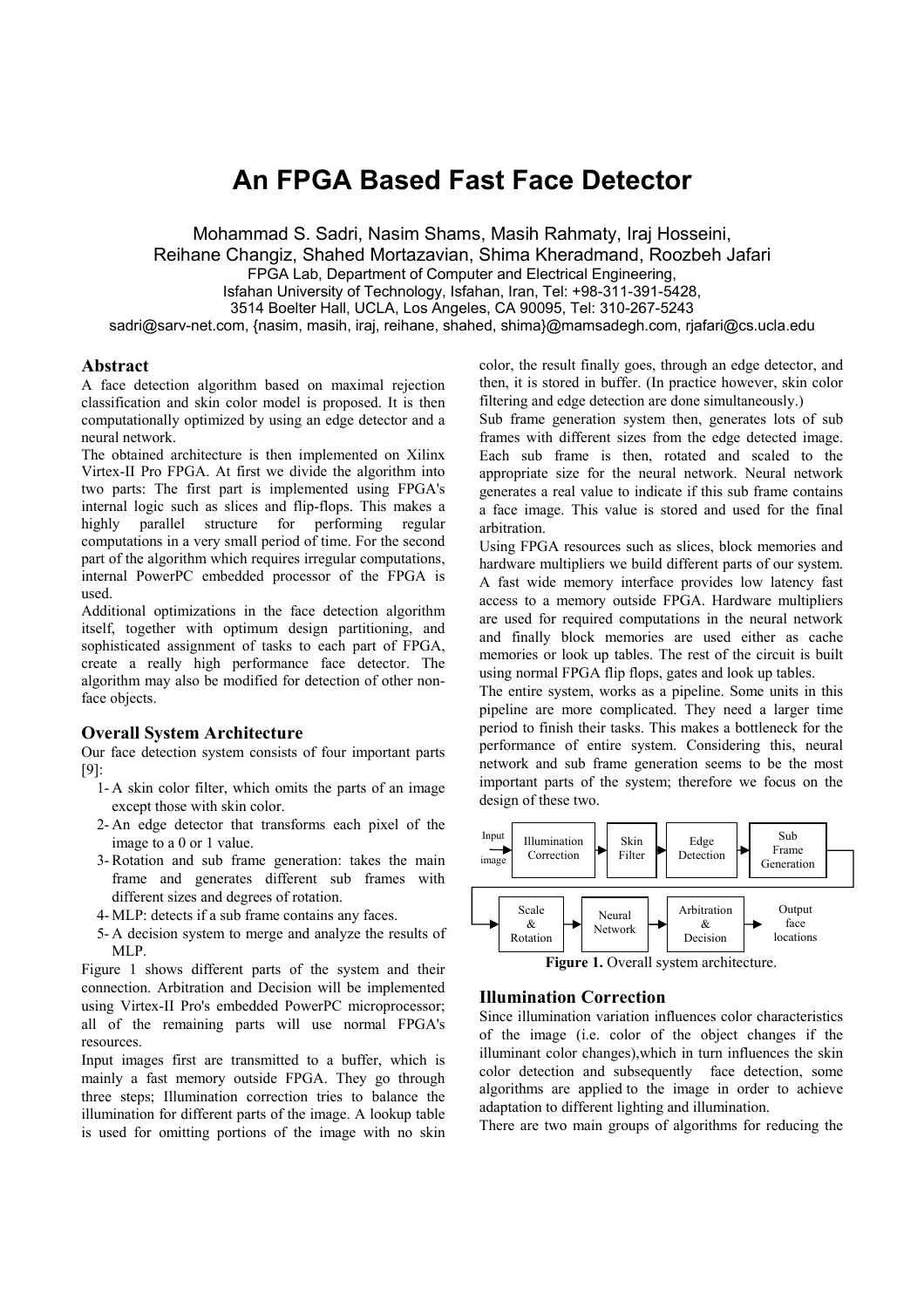effect of illumination condition on the image [3]: color constancy methods (i.e. color by correlation) and color compensation methods. Color by correlation method seems to be more robust [4] [5], however the second group is easier to implement [5].

Gray World algorithm is used for illumination correction in our design. This algorithm is based on the presumption that the average color, which is reflected from the surfaces, corresponds to the color of the illumination [3]. We do not describe the hardware design details for this part of the system in this paper.

## **Skin Color Filter**

A lookup table is used to eliminate regions in the image that have no faces. Another technique is to use distinct ranges on the R, G and B or H, S and V value of color map and omit each pixel with values outside this range. Employing look up tables however yields more precise results [6].

Lookup table is a one-dimension array that uses one bit for each color of the color map to show if it is a skin color or not.

Using both RGB and HSV lookup tables in parallel helps us to select regions containing faces more reliably and it can reduce the effect of illumination as well [7].

Using 8 bit values for each of R, G and B, makes a look up table of 16Mbits, which should be implemented using off chip memory.

## **Edge Detection**

Input color image should be converted into a gray scale image. Gray scale image then goes through a simple edge detector.

For each pixel of gray scale image, the gray value is equal to $\sqrt[3]{R.G.B}$ . This computation is intensive however it is possible to use an approximation for the above formula.

*df* / *dx* and *df* / *dy* values for each pixel of the gray scale image are computed by using a sobel filter. A simple module can be used for computing the deference values. The gradient value is then computed. Gradient computation needs hardware multipliers. Putting some thresholds on the obtained image results an output with each pixel to be a one bit 0 to 1 value.

#### **Sub Frame Generation**

To detect the portions of the image which contain faces, a window will sweep the entire image. Each segment is scaled and analyzed. Different windows with different sizes should be used. Sub frame generation process is as follows:

- 1- The initial window with size  $x_{SubFrame}$  is selected.
- 2- Begin from the top left most pixel of the image.
- 3- A complete window of  $x_{SubFrame} \times x_{SubFrame}$  pixels is read from memory and goes to scaling module.
- 4- The window moves by *J* pixels. If reached the end of a row, it jumps to beginning of the next row. Vertical and horizontal jump values are both *J* pixels.
- 5- When reached the end of picture, the next window size is chosen, and we go to 2.

The produced sub frames are then scaled by a factor of  $S^2$ to make a smaller picture. For each degree of rotation, a distinct area of this picture is sent to the neural network.

The total number of sub frames can be computed as follows:

*Total number of sub frames =* 

$$
=\sum_{i=1}^{N_{W\Sigma}}\frac{(x_T-x_{SubFrame}(i))(y_T-x_{SubFrame}(i))}{J(i)^2}
$$
(1)

In the above formula  $N_{WS}$  is the total number of different sizes for square windows.  $x_T$  is the input image width and  $y_T$  is height. *J* is equal to jump value for each window size.

## **FPGA Based Scaling and Rotation**

Input to neural network should contain a fixed number of pixels. All of the produced sub frames with different sizes should be scaled to a proper size. For each sub frame, we send total number of *R* borders to MLP. Each border contains *xy* elements and indicates a portion of the main edge detected image. The width and the height of this portion is x and y respectively. Figure 2 shows this.



**Figure 2.** Scaling and rotation operations

For each of window sizes, a complete sub frame should first be read from the main memory outside FPGA. Scaling is performed for each sub frame. For the second, third and the rest of sub frames, however, we do not read the entire sub frame from outside memory. We only read the difference.

Each complete sub frame divides into smaller parts with width and height of *J* and *Sx*' respectively. In each memory access, we only read one of these slices. This slice is transferred to a dual port block memory inside FPGA. Then, it's pixels are sent to the scaling system. This leads to a very low number of clock cycles for doing memory access and scaling operations.

For z scale factor of *S* , we should choose one pixel *O* from each group of  $S^2$  pixels. Each pixel is represented by one bit. e.g  $S = \sqrt{7}$  means that from a group of 7 pixels, we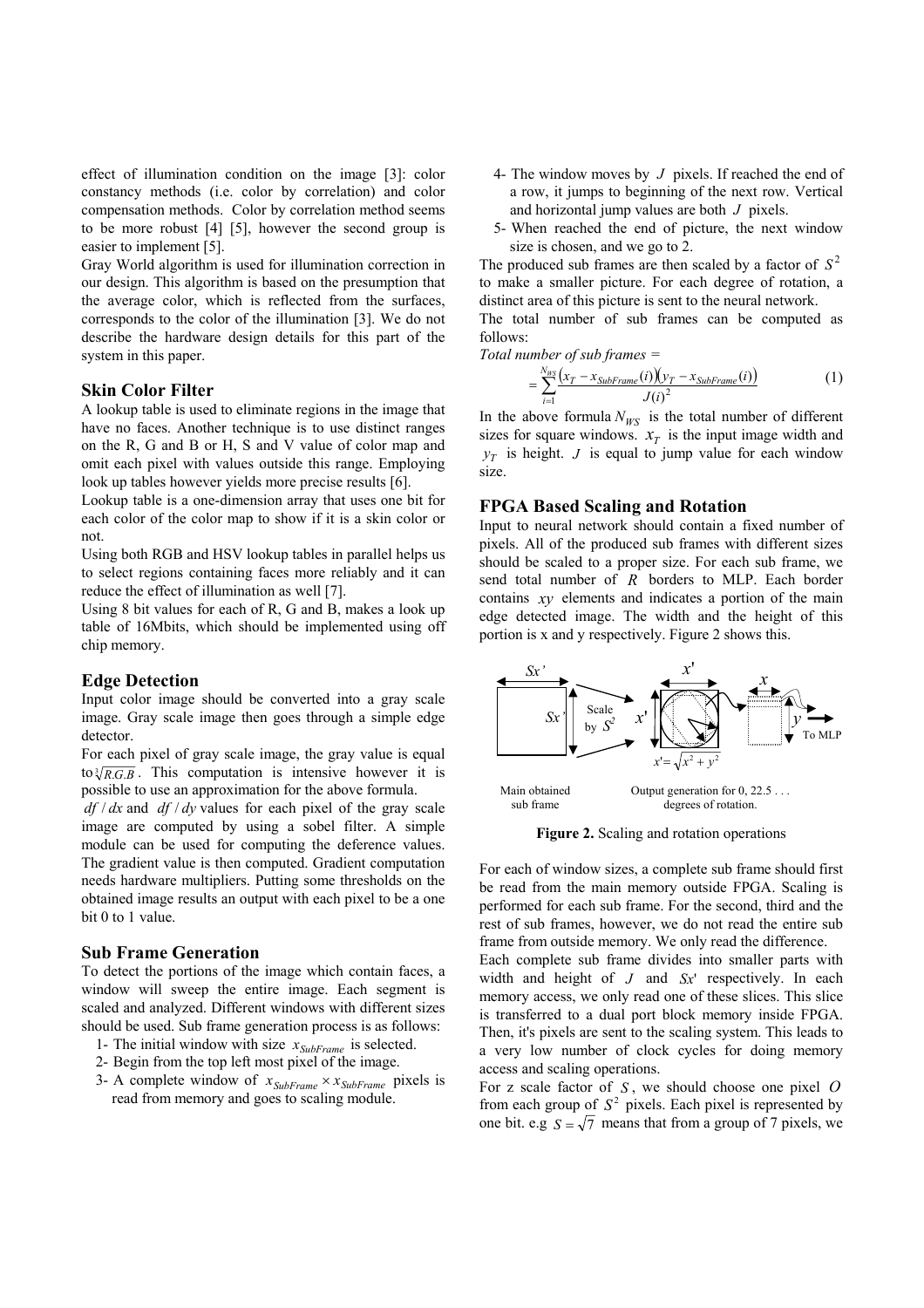should choose one pixel, and transfer this to the scaled image. The value for  $O$  is computed using the following method:

$$
O = \begin{cases} 1 & \text{Number of 1s in the group} > K_1 \\ 0 & \text{Otherwise} \end{cases} \tag{2}
$$

This method for scaling operation is relatively accurate. In practice an input slice of a sub frame is segmented so that each segment contains  $S^2 \times S^2$  pixels, and each segment is a square area. From each group of  $S<sup>4</sup>$  pixels,  $S<sup>2</sup>$  of them are chosen as the output. Figure 3 shows this.



**Figure 3.** Grouping for scale operation.

Each slice of a sub frame consists of  $J \times S x'$  pixels and  $JSx'/S<sup>4</sup>$  segments. We choose *J* to be always an integer multiplicand of *S* ( $J = kS$ ,  $k = 1$  *or* 2 *or* 3). For each value of *S*, scaling module reads a square of  $S^2 \times S^2$  pixels from block memory into an array of flip flops. Afterwards, it counts the number of ones for each of the areas shown in figure 3. The output of each area is one if the count is greater than  $K_1$ . As illustrated in figure 4, scaling module contains an array of  $(S^2)_{\text{max}}$  registers.

Memory read operations is performed as twice fast as the normal clock frequency of the chip. This is feasible because block memories are faster than other modules. All operations in scaling module can be done in one clock cycle; therefore, there is no need to increase the clock frequency of the scaling module itself.



**Figure 5.** Rotation and grouping operations.

Each output of scaling module contains  $S^2$  pixels and final output for each input slice is a  $J/Sx'$  pixels slice of the  $x' \times x'$  square. Output pixels from scaling module should be placed in proper locations in the final scaled slice. We again use the same technique as shown in figure 3 in order to place pixels in proper locations. Figure 5 illustrates how this is done.

We choose  $W_1 = J_{\text{max}}$ . In the worst case, the total number of clock cycles required to read one complete slice from the outside memory is 2*Sx*' .

We also  $W_2 = (S^2)_{\text{max}}$  bits, hence, total number of clock cycles for reading one complete slice from block memory (and so scaling it) is:

$$
\frac{J}{S^2} \left[ \frac{Sx'}{S^2} \right] \times S^2 = J \left[ \frac{x'}{S} \right]
$$
 (3)

In which  $J/S^2$  is the number of segments in each row and  $Sx'/S^2$  is the total number of segment rows. If the neural network module is capable of accepting *x* pixels in each clock cycle, then total numbers of *R*.*y* clock cycles are needed for each complete sub frame. So these inequalities should be met:

$$
\frac{J}{2} \left[ \frac{x'}{S} \right] + \frac{J}{2S} < R.y \tag{4}
$$

$$
2Sx' < R.y \tag{5}
$$

Inequalities (4) and (5) state that scaling module should work faster than the neural network. The second term in (4) indicates the latency of grouping and writing scaled outputs to the second block memory.

After executing the scaling operations, the output is represented with a matrix of size  $x \times x'$ . A special set of pixels must be chosen from this matrix and sent to the MLP module. Input to MLP is mainly a *x*.*y* pixels segment of scaled image. Figure 2 shows how we obtain this segment for each degree of rotation.

Rotation module has a very simple architecture [8]. It has a total number of  $\pi (x'/2)^2$  flip-flops. The architecture of rotation module is not complex however it utilizes a large portion of FPGA flip-flops as well as routing resources. Each register in the rotation chain requires a multiplexer which enables to perform either load or shift operations. Registers are connected to each other, so that in each clock cycle, the image in the circle shown in Figure 5 is rotated by *r* degrees. Rotation with various degrees can be performed by continuing the rotation operation for multiple clock cycles.

# **An FPGA Based MLP**

A simple MLP [13] is used to detect if an area in the picture contains a face. The following is the problem description: Suppose that we need an MLP to be implemented on an FPGA, with the following conditions and limitations:

- Topology of the MLP: one input layer with  $N_1$  nodes, one hidden layer with  $N_2$  nodes, and one output layer. Nonlinear functions are used for the input and hidden layer, and linear function for output.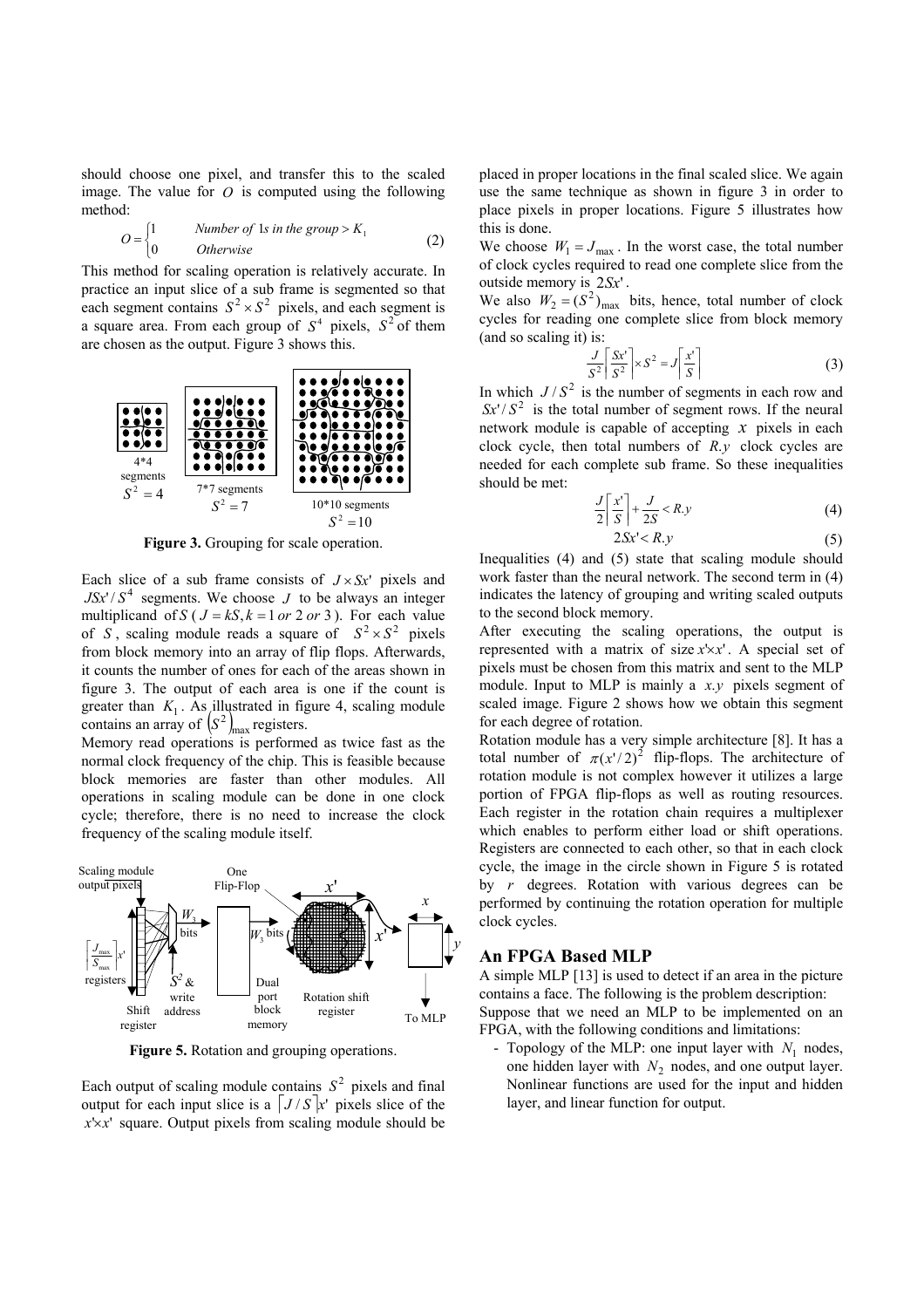

**Figure 4.** Sub frame generation and scaling in detail

- MLP must produce 1 for faces and -1 for non face inputs.
- For *i*-th scale value, input frame is  $x(i)$  pixels in width and  $v(i)$  pixels in height.
- To compute the final output of the MLP for each input, *K* pixels are read in each FPGA clock cycle.
- MLP weights: *q* bits signed, fractional format.
- Weights are stored in FPGA block memories.
- Clock frequency for weight memories:  $f_M$  and for the rest of the circuit : *f*
- Each block of memory provides up to *W* bits of data in each clock cycle.
- For each input node of the MLP, M blocks of memories are used for weight storage.

The input layer has the largest logic and is the main bottle neck for the speed of our system, so we mainly consider the design of this layer for optimization. Each node in the first layer has *x*.*y* inputs, and there is a weight for each input, however only *K* pixels are read each clock cycle. Therefore we have the total number of  $N_1.K$  weights in each clock cycle which is equal to *K*.*q* bits of data for each node.

Equation (6) represents the required memory width and total number of block memories for each node in input layer:

$$
K.q = \frac{f_M}{f}W.M
$$
 (6)

Equation (6) demonstrates how decreasing the running frequency of memory modules increases memory width and the total number of memory blocks. In practice memory width is limited to 72 bits for Virtex-IIP devices. Thus, for large values of  $K.q$  we need to increase  $f_M$  or  $M$ however, the total number of available block memories in each FPGA is limited and they are one of the most valuable logic resources. In Virtex-IIP,  $f_M$  can be increased up to 400MHz. Equation (7) shows the number of clock cycles required to process each input.

*Clock cycles required for one input* = 
$$
\frac{x(i)y(i)}{K}
$$
 (7)

Our MLP works for two different dimension sizes: 18\*22 pixels and 36\*44 pixels. All obtained frames are scaled to one of the two dimensions stated.

(1) Shows total number of sub frames for each input. If we have *R* different degrees of rotation exists for each sub frame, the total number of FPGA clock cycles, needed for processing one complete image by MLP is:

*Cycles per frame* 

$$
= R \sum_{i=1}^{N_{WS}} \frac{(x_T - x_{SubFrame}(i))(y_T - y_{SubFrame}(i))}{J(i)^2} \frac{x(i)y(i)}{K}
$$
 (8)

Since the neural network is the slowest module in the face detection pipeline, it determines the speed of the entire system:

$$
frames\ per\ second =
$$
\n
$$
f.WM
$$
\n(9)

$$
\frac{f}{\text{Cycles per frame}} = \frac{f_M W M}{K.q.(\text{Cycles per frame})}
$$

Top most important limitations of implementing an MLP on FPGA are:

- 1- Large number of simultaneous multiplication and addition operations.
- 2- Large number of weight values which yields large number of block memories working in parallel for providing needed data bits. Total number of  $N_1$ *Kq* bits of data should be read from memory simultaneously.

As described in the previous sections, the inputs to the MLP are only zero and one values. Thus, the multiplication does not have to be performed in the input layer of the MLP. This saves greatly on the consumption of FPGA hardware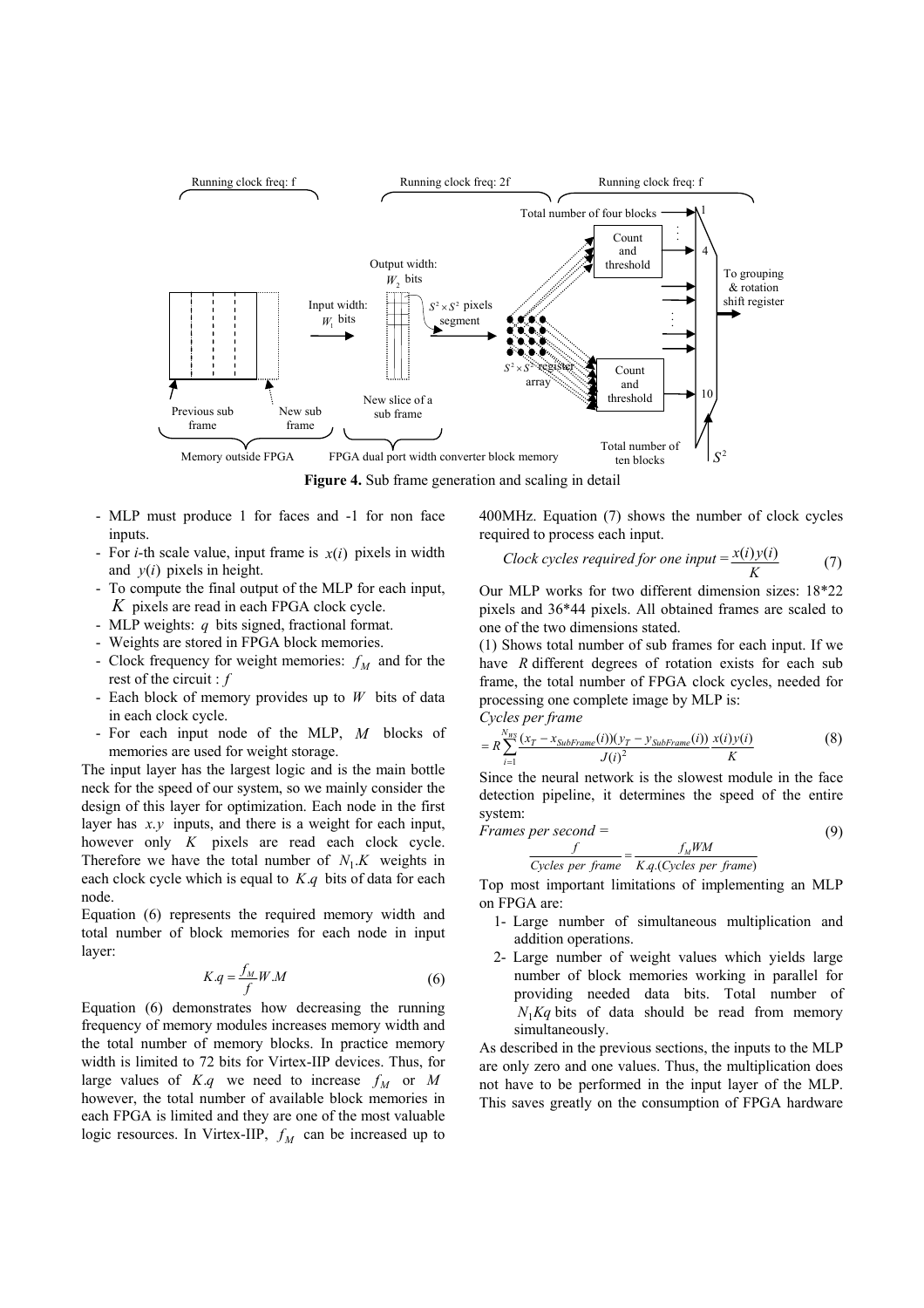resources. The input layer contains only simple addition circuitry.

In each  $N_1$  nodes,  $K$  additions should be done in each clock cycle. *K* input bits to MLP indicate which one of the loaded *K* weights should participate in addition. A pipeline is implemented to maximize the speedup of the system.

As we mentioned, weight memory frequency,  $f_M$  is different from *f* , which is the clock frequency of the rest of the neural network. There should be a relation between *f* and  $f_M$ . Usually  $f_M = k.f, k = 2, 3$ . This means that, for each normal clock cycle, two or three weight values are read from the memory. So, the real limitation on the execution frequency of the entire face detection system is imposed by the frequency of block memories and in fact, not the normal FPGA logic.

Performing addition on  $x(i)$ . $y(i)$  input numbers, each with *q* bits of data, results a  $\left[ q + \log_2 x(i) y(i) \right]$  bits value. But the nonlinear function, used for each neuron, limits the number of required bits. For instance, using tansig nonlinear function enables us to store the result of addition in the range of:

$$
-4 < \sum_{j=1}^{x(i)y(i)} w(j) < 3.998
$$

Results out of this range can be simply replaced by these limits. This poses a limit on the number of bits for storing the result of accumulation in each node. This can greatly decrease the amount of hardware.

Implementation of non-linear function is done through the memory blocks. One or two memory blocks are used to perform look up operations for all of the nodes in the input and hidden layer. As mentioned above, the input value to non-linear look up tables is expressed with  $q + k$  bits in which  $k$  is a small value (2 or 3) and the output is again a *q* -bit value. Accordingly, non-linear look up operations consume a small amount of block memory resources.

Computations in the second layer needs embedded hardware multipliers of Virtex-IIP. Each of the nodes in the hidden layer can use one dedicated hardware multiplier. Each of the multipliers in a Virtex-IIP FPGA is capable of doing a single cycle pipelined 18\*18 bits multiplication. In practice, *q* is in the range of 7 to 12 and therefore, one multiplier suffices for each hidden node.

The result of each multiplication is  $q^2$  bits, which can be converted into a *q* or  $q + k$  bits value by omitting LSB bits. Accumulation logic is similar to the circuitry in the input layer. Non-linear look up is also the same. Total number of  $N_1$  clock cycles is required for computing the accumulation values in hidden layer.

Output layer has a linear function and therefore, special look up circuitry is not needed. Output value can be  $q + k$ bits. Output value will be passed to arbitration module.

# **Arbitration and Decision**

Initially arbitration module normalizes input values to either one or zero using a special threshold. This threshold depends on the rate of detection against false positive. The outputs of the MLP for each scale value are stored in a separate array. Values in this array indicate the output of the MLP for that special location of the image.

The network has some invariance for scaling and positioning which may result in multiple answers for a particular face. False detections often occur with less consistency [9]. Thus for each detection we count the number of other detections within a specified neighborhood of that detection. If the number is above a threshold, then that location is classified as a face. In order to prevent overlaps, once each location is considered as a face any other detection in a specified neighborhood are discarded.

The above analysis is performed for each array. Final results are merged into one output array, indicating the location for face objects.

A program running under embedded processor in Virtex-IIP device is responsible for the above task. Embedded PowerPC processor operates with the same clock frequency as the rest of the chip. Since there is a small amount of computations, for each of the scales, processing time for this module is less than the processing time of the MLP and therefore, this part of the system will not limit the final frame rate.

## **Practical Results**

We implemented most of the parts of our system in real hardware. Table 1 shows chosen values for jumps, window sizes and scales. As described before, neural network accepts two different dimensions: 18\*22 pixels and 36\*44. Table 1 shows which mode is used for every window size.

For every input with size of 800\*600 pixels, the total number of 112780 sub frames is generated. Each individual sub frame is analyzed with 10 different degrees of rotation in 22.5 degrees increments.

Total numbers of  $2.099 \times 10^7$  cycles is required to analyze one complete frame ( $K = 36$ ). Running at 200MHz clock frequency, the face detector can process up to 9 complete frames per second.

In practice, however, it is not required to process the entire frame. Usually face objects have a very smaller area compared to the total area of the image. Thus, the skin color filter output is zero most of the time. Our face detection system can gain a significant speed-up. For instance, if only 25% of an image contains face objects, the system is able to process up to 27 frames per second.

Number of rotation angles for which we analyze the image, is another important factor. For instance, if only vertical direction is considered, the processing speed would reach up to 90 frames per second.